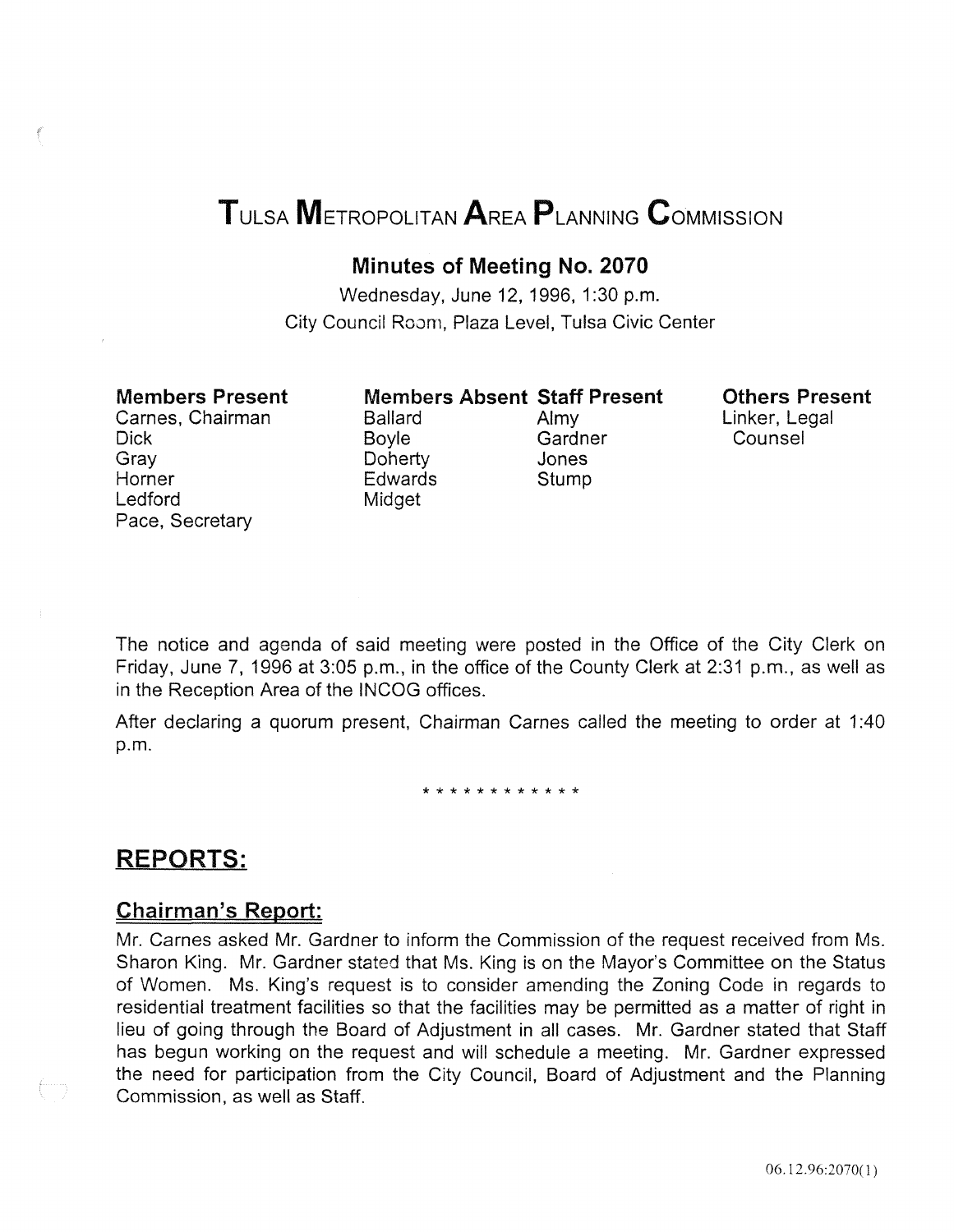### Committee Reports:

### Budget and Work Program Committee

Mr. Horner informed the Commission that the Budget and Work Program Committee will be meeting next week following the TMAPC meeting.

### Comprehensive Plan Committee

Mr. Ledford informed the Commission that the Comprehensive Plan Committee will meet next week prior to the TMAPC meeting.

### Rules and Regulations Committee

Mr. Gardner informed the Commission that the Rules and Regulations Committee will also meet next week to discuss multifamily development policies/multifamily zoning and development inventories; timing of infrastructure improvements and outdoor advertising signs.

### Community Participation Committee

Ms. Gray informed the Commission that the Community Participation Committee will be meeting today in Room 1101 following the TMAPC meeting.

### Director's Report:

Mr. Gardner reported that there are seven zoning applications, two subdivision plats and some ordinance amendments on the City Council agenda for June 13. Mr. Gardner stated that Jay Stump will be in attendance. Mr. Carnes stated that Mr. Doherty will attend the meeting. Ms. Pace stated that she will also be attending the meeting to present a minority opinion on a zoning case.

## SUBDIVISIONS:

### Approval of Amended Certificate of Dedication:

### Forest Park South 2nd (2783) (PD-26)(CD-8)

South of the southwest corner of East 101st Street South & South Sheridan

### Staff Comments:

Mr. Jones stated that the document is an amendment to the original Deed of Dedication Restrictive Covenants for Forest Park South 2nd Addition. This is a residential, singlefamily subdivision that was filed of record in 1988. Mr. Jones stated that when the subdivision was filed of record it made provisions for a homeowners association, which was established, and provisions that any amendment to the Deed of Dedication would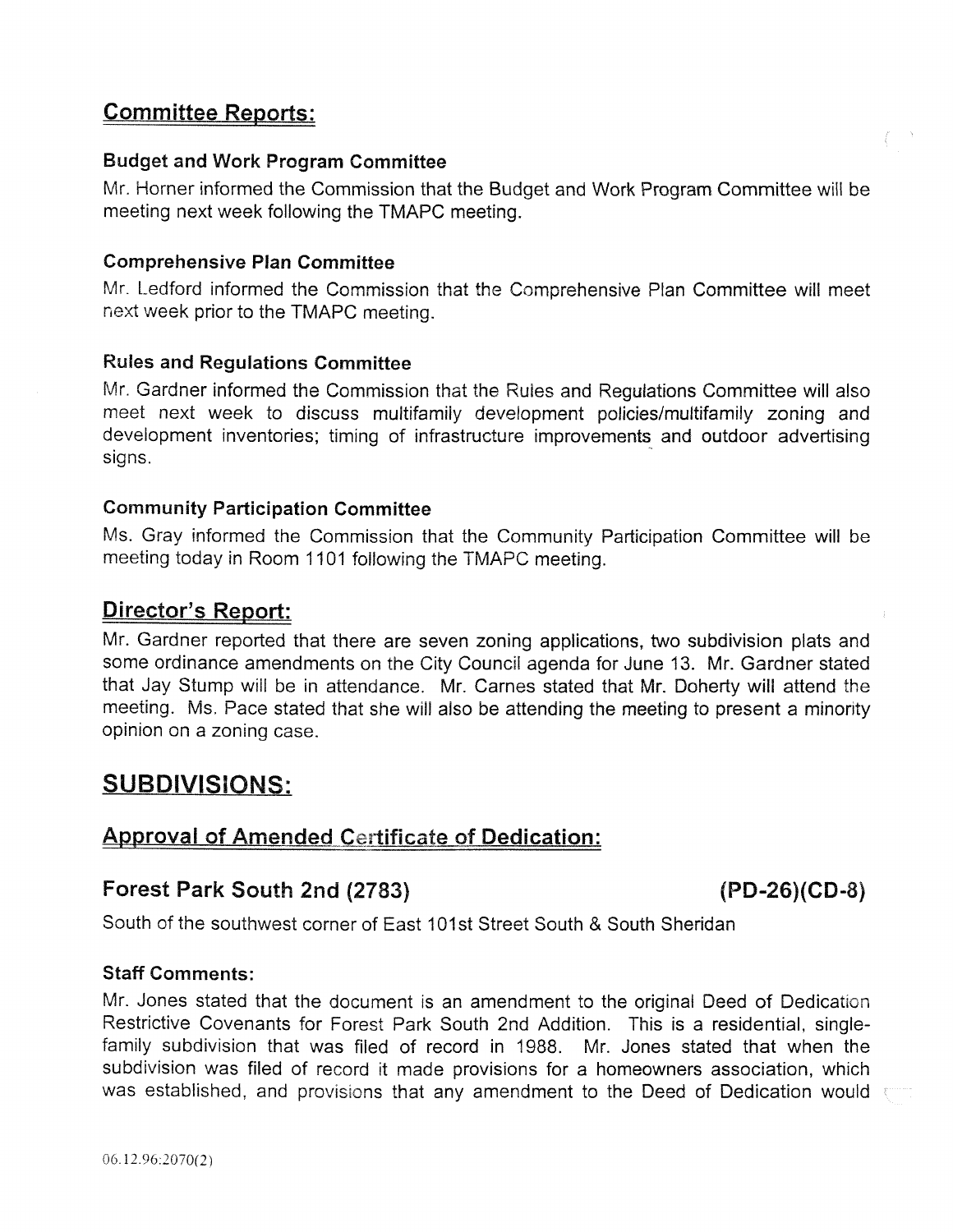require City of Tulsa's approval. The Homeowners Association is requesting to amend the Deed of Dedication/Homeowners Association by allowing provisions for assessments. The Homeowner's Association is proposing a \$125 per lot, per year assessment and to establish voting criteria. Mr. Jones stated that Staff has reviewed the document and it does not, in any way, have a negative impact on dedications, rights-of-way or easements. Legal Department has reviewed and signed off on the document.

### TMAPC Action; 6 members present:

On MOTION of PACE, the TMAPC voted 6-0-0 (Carnes, Dick, Gray, Horner, Ledford, Pace "aye"; no "nays"; none "abstaining"; Ballard, Boyle, Doherty, Edwards, Midget "absent ") to **APPROVE** the Amended Certificate of Dedication for Forest Park South 2nd.

#### \* \* \* \* \* \* \* \* \* \* \* \*

### Lot-Split for Waiver of Subdivision Regulations:

### L-18278 Doy & Carolyn Raines (1923)

(PD-13)(County)

AG-R

14833 North Trenton Avenue, Skiatook, Oklahoma

### **TAC Comments:**

Jones presented the application with the applicant present.

Considerable discussion was given to easements and their locations.

Rains pointed out that the east lots will not have a roadway easement, rather actual lot frontage.

Jones noted the requirement from Washington County Rural Water District #3 and the applicant agreed.

L-18278 is a request to create four lots on a 9.65 acre parcel in order to construct three additional single-family dwellings (Tract 1 has an existing residence). The property is located in the unincorporated portion of Tulsa County and has water service via Washington County Rural Water District #3. Staff has determined all four proposed lots will meet bulk and area requirements for the AG-R district. However, due to the configuration of the splits, the two easterly tracts will have more than three side lot lines. Therefore, these lots do not comply with Tulsa Subdivision Regulations requiring that residential lots have no more than three side lot lines. Applicant is requesting waiver of this requirement. These two tracts would have 30' frontage on N. Trenton Ave. with private road easements approximately 335' in length to serve each lot.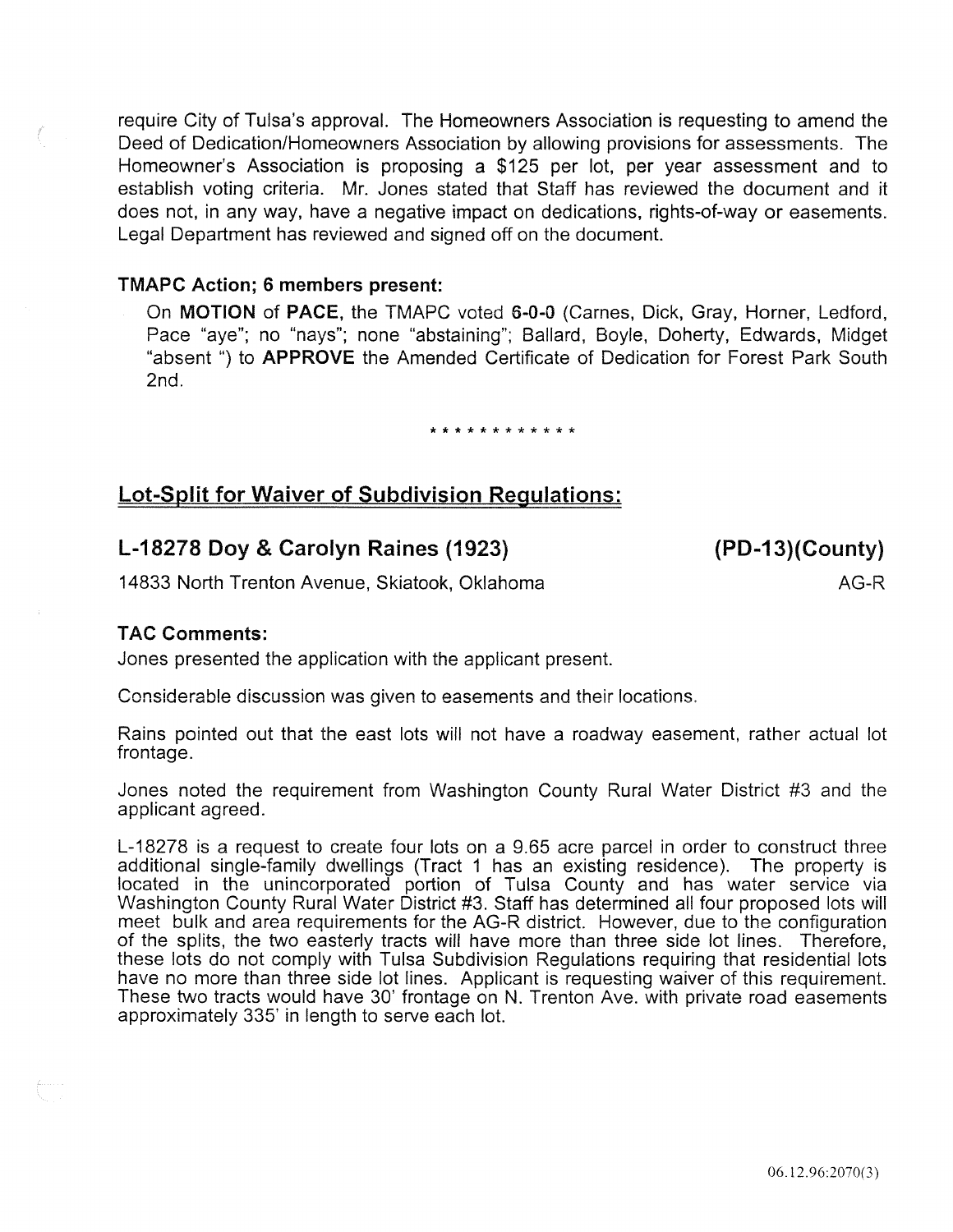On the motion of Rains, the Technical Advisory Committee voted unanimously to recommend Approval of the Lot Split L-18278, subject to the water district requirement.

### TMAPC Action; 6 members present:

On MOTION of PACE, the TMAPC voted 6-0-0 (Carnes, Dick, Gray, Horner, Ledford, Pace "aye"; no "nays"; none "abstaining"; Ballard, Boyle, Doherty, Edwards, Midget "absent ") to **APPROVE** the Lot-split for Waiver of Subdivision Regulations for L-18278 subject to the water district requirement as recommended by TAC.

\*\*\*\*\*\*\*\*\*\*\*\*

| Lot Split for Ratification of Prior Approval:    |                    |
|--------------------------------------------------|--------------------|
| L-18280 Robert Hawks, Jr., Rev. Trust (1973)     | $(PD-21)(Country)$ |
| 1730 East 151st                                  | AG                 |
| L-18293 Metroland Development (383)              | $(PD-18)(CD-7)$    |
| Northeast of the northeast corner of 71st & Yale | AG                 |
| L-18295 Aspen Square, Inc. (684)                 | $(PD-18)(CD-8)$    |
| 6200 South 103rd East Avenue                     | IL, $RS-3$         |

### Staff Comments:

Mr. Jones informed the Commission that these lot-splits for ratification of prior approval are in order and meet Subdivision Regulations. Staff recommends approval.

### TMAPC Action; 6 members present:

On MOTION of BAKER, the TMAPC voted 6-0-0 (Carnes, Dick, Gray, Horner, Ledford, Pace "aye"; no "nays"; none "abstaining"; Ballard, Boyle, Doherty, Edwards, Midget "absent ") to **APPROVE** the Lot-split for Ratification of Prior Approval, finding them in accordance with Subdivision Regulations.

\* \* \* \* \* \* \* \* \* \* \* \*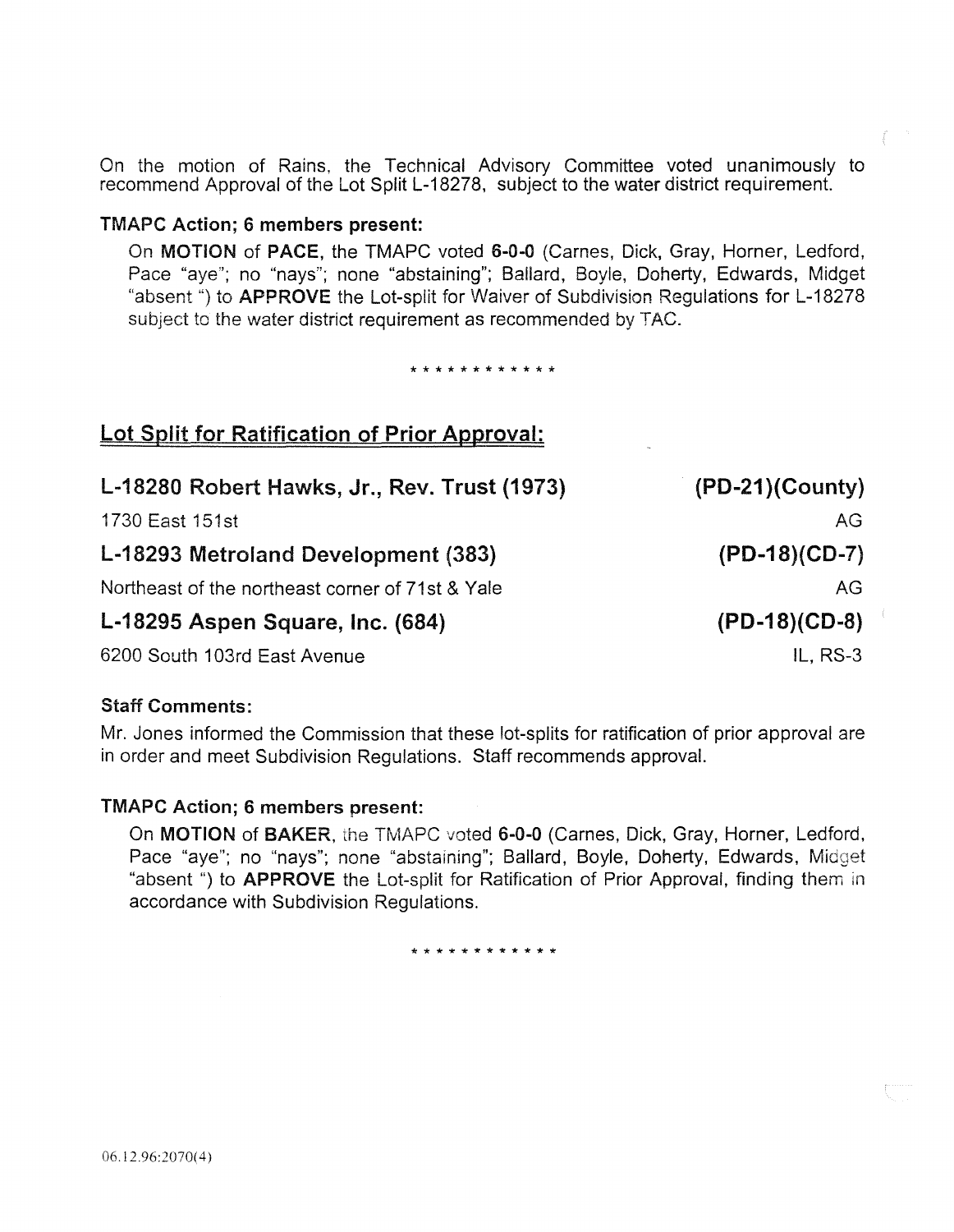# ZONING PUBLIC HEARING:

### Application No.: Z-6542

Applicant: Curtis G. Hoisted

Location: East of southeast corner 1-244 and Garnett Road Presented to TMAPC: Curtis G. Holsted

### TMAPC Comments:

Mr. Carnes informed the Commission that a timely request for a two-week continuance has been received on Zoning Public Hearing Z-6542.

### TMAPC Action; 6 members present:

On MOTION of BAKER, the TMAPC voted 6-0-0 (Carnes, Dick, Gray, Horner, Ledford, Pace "aye"; no "nays"; none "abstaining"; Ballard, Boyle, Doherty, Edwards, Midget "absent ") to CONTINUE Zoning Public Hearing Z-6542 to June 26, 1996.

\*\*\*\*\*\*\*\*\*\*\*\*

Application No.: Z-6544 Applicant: Richard Cleverdon Location: 10759 East Admiral Place Presented to TMAPC: Richard Cleverdon

### Staff Recommendation:

### Relationship to the Comprehensive Plan:

The District 5 Plan, a part of the Comprehensive Plan for the Tulsa Metropolitan Area, designates the subject property as Medium Intensity - No Specific Land Use on the south 375' and Low Intensity - No Specific Land Use on the remainder, Development Sensitive on the north 200' and all designated Corridor.

According to the Zoning Matrix the requested CG may be found in accordance with the Plan Map on the south 375', but CG zoning is not in accordance with the Plan Map on the northern portion.

### Staff Comments:

Site Analysis: The subject property is approximately 1.5 acres in size and located on the north side of East Admiral Place and east of U.S. Highway 169. It is gently sloping, partially wooded, contains an office building and is zoned RMH.

(PD-5)(CD-6) RMH to CG

(PD-5)(CD-6)  $RM-1$  to IL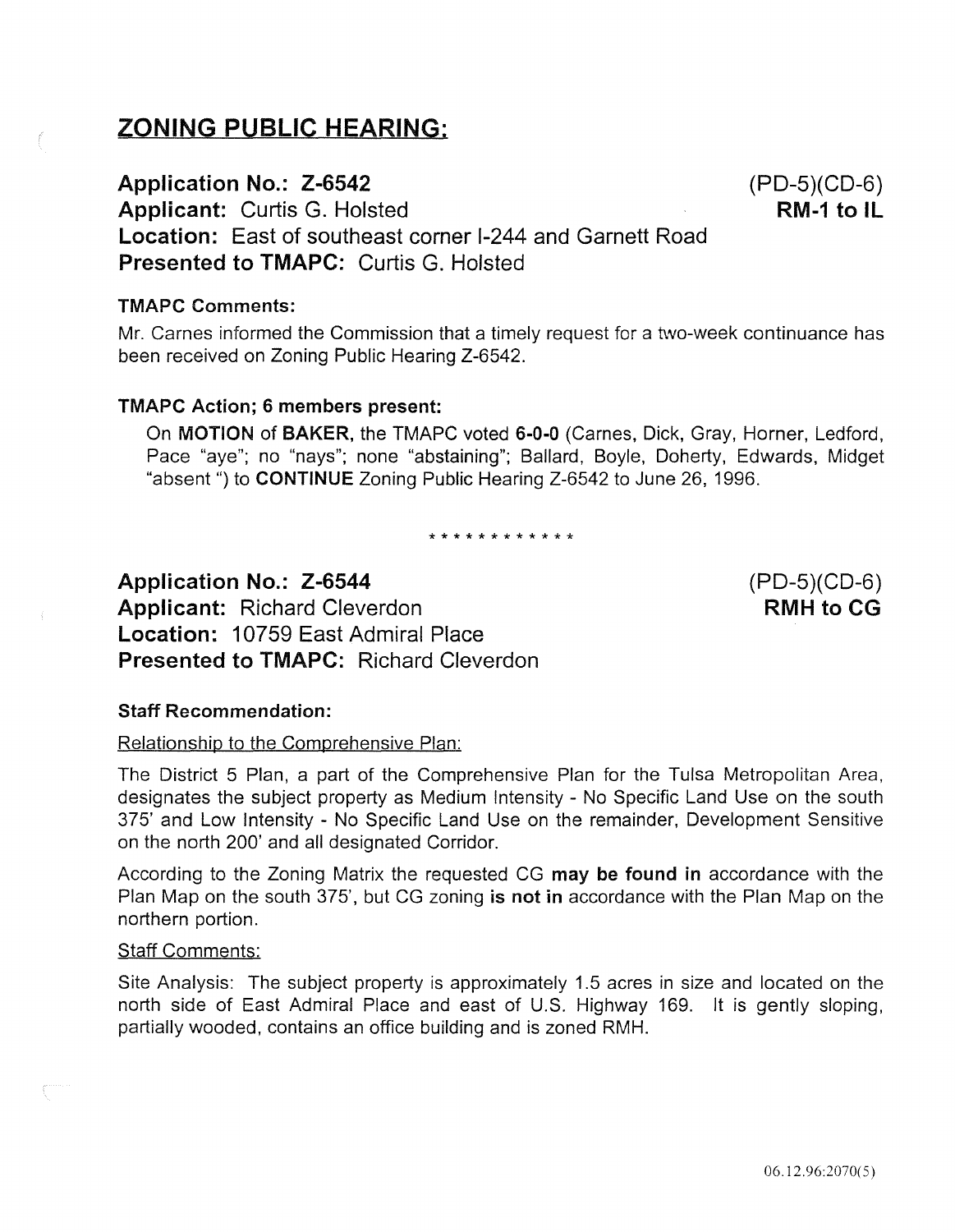Surrounding Area Analysis: The subject tract is abutted on the north by vacant property, zoned AG; to the west by commercial businesses and offices on the south half, zoned CS, and vacant property on the north half, zoned RS-3; to the east by office use and a singlefamily dwelling, zoned OL and CS; and to the south by a private club, zoned CS.

Zoning and BOA Historical Summary: CS zoning has been approved in the area.

Conclusion: Based on the Comprehensive Plan and the existing zoning patterns in this area, Staff recommends DENIAL of CG zoning and APPROVAL of CS zoning for Z-6544.

### Applicant's Comments:

Richard Cleverdon, 616 South Main, Suite 107, presented the considerations for seeking CG zoning. Mr. Cleverdon stated that a portion of the land to the north is owned by the City and is used for a safety training center and recreation. The entire tract, including what the City owns, was formerly a well-developed mobile home park. It is Mr. Cleverdon's understanding that the City took into account potential flood problems prior to acquisition and abandonment of the mobile home park. The uses for this tract have been office buildings for the park, and prior to that, a mobile home business. In addressing the suitability of this tract for the zoning application that is requested, Mr. Cleverdon brought to the Commission's attention that across the street due north is a business of Fluid Specialties, which is an auto repair business. This business performs auto repairs, tire recapping, has a machine shop and deals in lubricants for major machinery. Mr. Cleverdon stated that to the east is a manufacturing shop. Mr. Cleverdon feels that the intended use that is being sought and which would be permitted by a CG zoning would not be out of harmony with the other actual uses in this area. Mr. Cleverdon asked the Commission to approve the application for CG zoning.

### Interested Parties Comments:

Don McWhite, 1 South 109th East Avenue, stated that he is the owner of Fluid Specialties, a wholesale distributor of fittings only and does not run a machine shop or tire recapping. Mr. McWhite questioned what CG would allow that CS would not. Mr. Gardner stated that Use Unit 17 would require a general commercial zoning classification to be permitted as a matter of right. This would consist of automotive repair, mobile home sales, truck sales, car sales and all of those types that are automotive in nature other than a retail parts store. There are other uses, such as lumber yards and various others that are of a heavier, more intense nature that would be permitted in a CG general commercial district. Mr. Gardner stated that CS is more restrictive. There have been some grantings of special exceptions from the Board of Adjustment that allow uses that would otherwise require general commercial zoning, but there is a review process to make sure that the proposed business would be compatible with the surrounding area. Mr. McWhite stated he would not be opposed to the CS zoning if some restrictions could be placed on the automobile sales, in that the automobiles are in operating condition.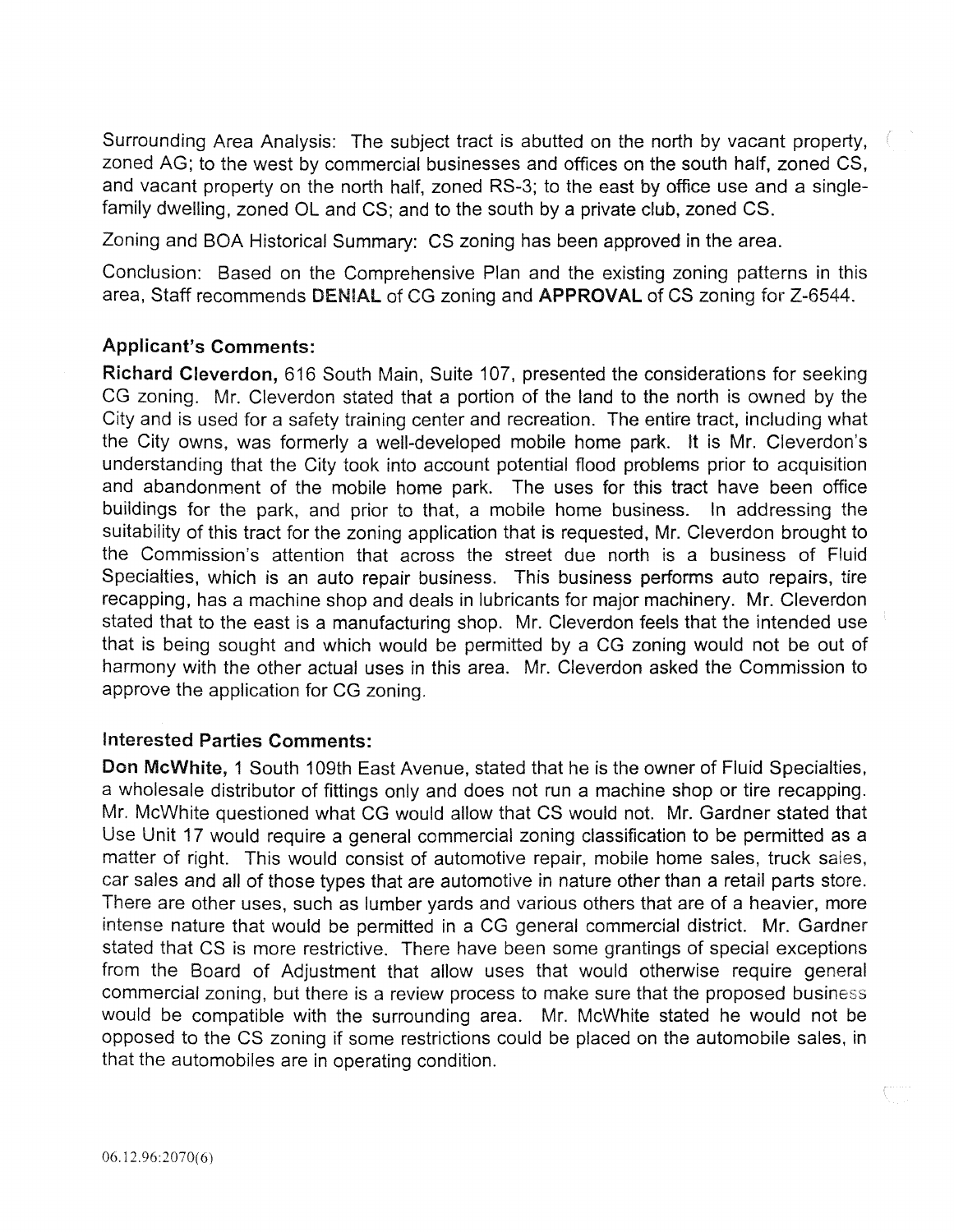#### TMAPC Comments:

Mr. Carnes stated that CG zoning is not granted very often. Mr. Carnes asked Mr. Cleverdon what type of usage would require the CG zoning. Mr. Cleverdon stated that the applicant would like to continue the mobile home sales, which is use unit 17 and authorized under the RMH zoning. He is considering entering the used car business, which is also allowed under CG.

Ms. Pace inquired if Staff determined that the uses the applicant is applying for could be obtained through additional relief. Mr. Gardner stated that the office would be permitted in CS or CG; the mobile home sales was never a permitted use in a RMH. Mobile home sales probably occurred due to it previously being a mobile park. If approved for CS, then the applicant would have to go to the Board of Adjustment for a special exception.

Ms. Pace stated that Staff recommendation would give the best protection for the area and at the same time allow the applicant to do what he needs to do.

#### TMAPC Action; 6 members present:

On MOTION of PACE, the TMAPC voted 6-0-0 (Carnes, Dick, Gray, Horner, Ledford, Pace "aye"; no "nays"; none "abstaining"; Ballard, Boyle, Doherty, Edwards, Midget "absent ") to recommend DENIAL of CG Zoning and APPROVAL of CS zoning for Z-6544 as recommended by Staff.

#### Lega! Description for Z-6544:

A part of Block 1, Holiday Park, an Addition to the City of Tulsa, Tulsa County, State of Oklahoma, according to the recorded Plat thereof, being more particularly described as follows, to-wit: beginning at the most Southeast corner of Block 1, Holiday Park, said point being on the North right-of-way line of East Admiral Place; thence S 88°57'11" W along the South line of said Block 1 a distance of 125.00' to a point 40.00' East of the most Southwest corner of Block 1; thence N 01°07'19" W a distance of 525.41' to a point; thence N 88°57'11" E a distance of 125.00' to a point on the East line of Block 1; thence S 01°07'20" E a distance of 525.41' to the point of beginning, and located at 10759 East Admiral Place (on the north side of E. Admiral Place and east of U. S. Highway 169), Tulsa, Oklahoma.

\* \* \* \* \* \* \* \* \* \* \* \*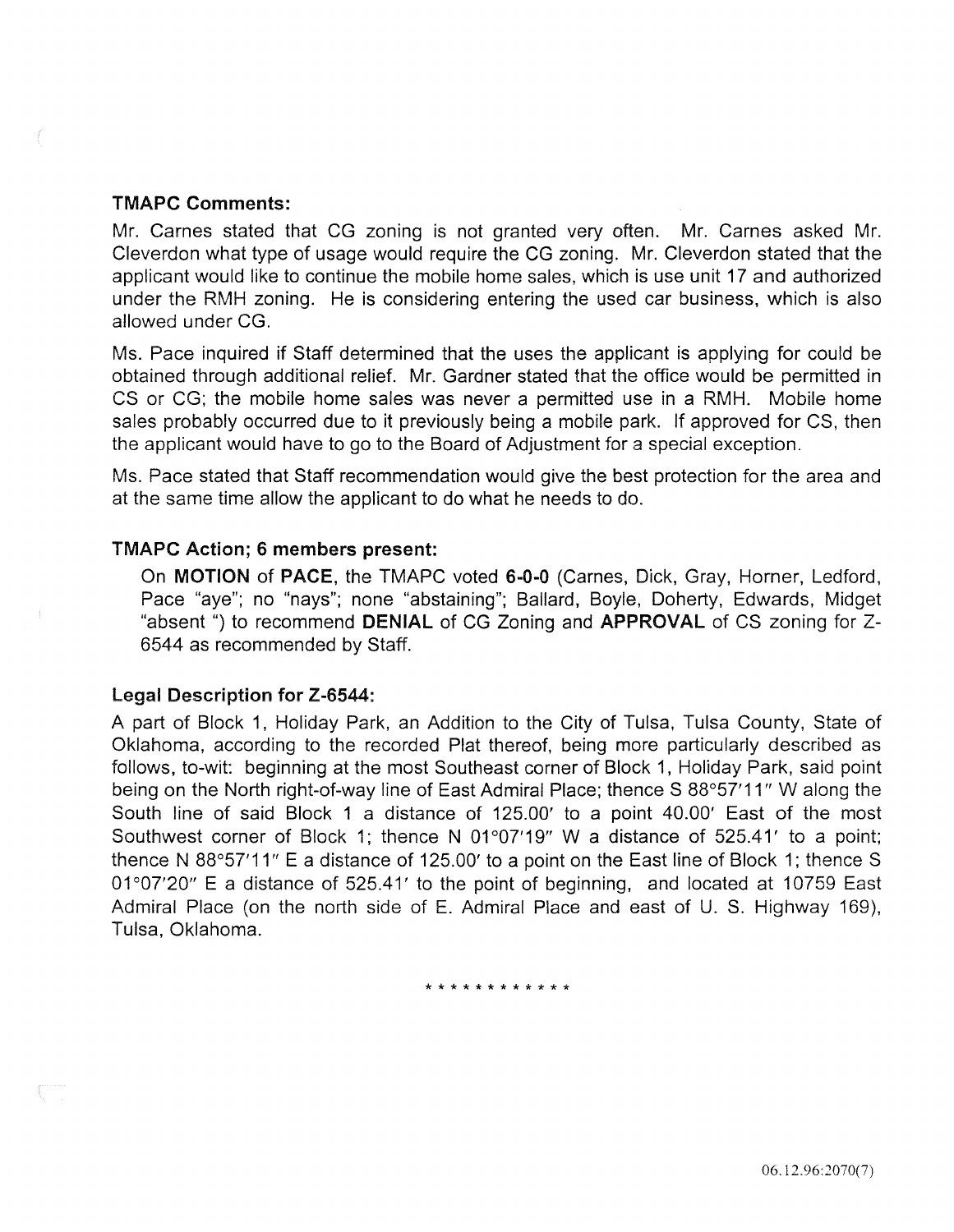Application No.: Z-6545 (PD-5)(CD-6) Applicant: R. Dobie Langenkamp RM to CS or IL Location: 0.25 miles east of northeast corner N. Gamett Rd & E. Admiral Pl. Presented to TMAPC: R. Dobie Langenkamp

### Staff Recommendation:

### Relationship to the Comprehensive Plan:

The District 5 Plan, a part of the Comprehensive Plan for the Tulsa Metropolitan Area, designates the property as Medium Intensity, No Specific Land Use and Corridor.

According to the Zoning Matrix the requested CS zoning is in accordance with the Plan Map and the requested IL zoning may be found in accordance with the Plan Map.

#### **Staff Comments:**

Site Analysis: The subject property is approximately 12 acres in size and located on the north side of East Admiral Place and east of Garnett Road. It is gently sloping, partially wooded, vacant and zoned RMH and CS. The regulatory floodplain of Cooley Creek borders the tract on the north and east.

Surrounding Area Analysis: The subject tract is abutted on the north by vacant property, zoned RM-1; to the west by a private school, zoned RS-3; to the east by vacant property, zoned RM-1 and RM-2 and beyond the vacant tract is a mobile home park, zoned RM-1; and to the south by a church and commercial uses, zoned CS.

Zoning and BOA Historical Summary: A variety of land uses now exists in this area with manufactured homes to the east, a school to the west, commercial zoning and development to the south across East Admiral Place and the north boundary defines the Cooley Creek floodway boundaries.

Conclusion: Considering the Comprehensive Plan and surrounding zoning, CS zoning would appear to be appropriate for the tract. Therefore, Staff recommends **DENIAL** of IL and APPROVAL of CS zoning for Z-6545.

### Applicant's Comments:

Dobie Langenkamp, 400 South Boston, stated he is present on his own behalf as trustee for the Republic Trust and Savings Company. Mr. Langenkamp informed the Commission that this property is the Wes McKinney entity's and this is the last parcel to sell. Mr. Langenkamp stated he has a buyer who has an intended use of a mobile home sales lot. Mr. Langenkamp presented a map and a brief history of the property. Mr. Langenkamp stated that in twelve years the only inquiries on the property have been for a mobile home lot. Mr. Langenkamp informed the Commission that there are several mobile home lots in the area. Mr. Langenkamp expressed he appreciates Staff's recommendation of CS. Mr. Langenkamp is requesting IL because the potential purchaser has a good track record. It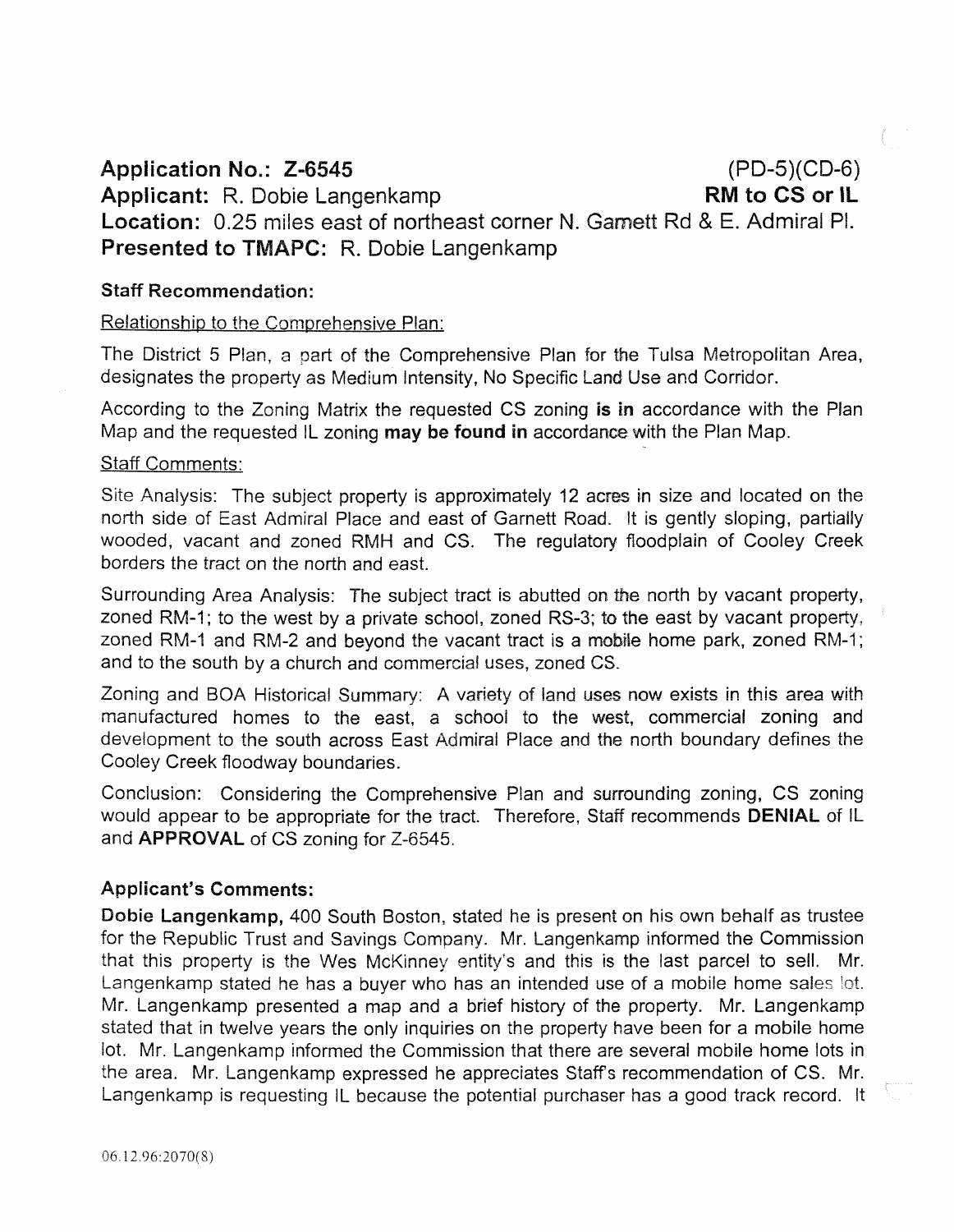is a large tract on which there is adequate shape for setback lines, side yards and driveways. Mr. Langenkamp presented a photograph showing where the limestone has come to the surface and stated that due to the problem with limestone, it is difficult to find uses for this property.

### TMAPC Comments:

Ms. Gray asked that if it were approved for CS with a use unit limit of 17, would Mr. Langenkamp be willing to go to the Board of Adjustment for a special exception. Mr. Langenkamp stated that it is never certain that an exception will be approved. Mr. Langenkamp would subscribe to this approach more willing if there appeared to be a viable use other than a mobile home park. Ms. Gray feels she would be more comfortable with CS due to the limitations and that IL would make it more attractive to another purchaser without having to come through the rezoning process.

Mr. Horner stated that he is very familiar with the surface area, the topography and the uses. This is an area that is heavily concentrated with mobile homes and mobile home sales.

Ms. Pace stated that Mr. Langenkamp is fortunate in that this property has water and sewer available. Ms. Pace stated that there were three applications in this general area today, indicating that something is happening here. Ms. Pace feels that the CS zoning would allow for anything Mr. Langenkamp needs for a mobile home lot and give some protection to the surrounding area.

Ms. Gray asked what would be allowed in an IL zoning besides mobile home. Mr. Gardner stated that there is no guarantees, and IL basically permits anything for storage purposes. Ms. Gray asked what could be done, as a compromise, that would permit some type of zoning for the mobile home park without going to the Board of Adjustment. Mr. Gardner stated that a PUD with IL zoning would allow control of the usage. The only other control mechanism would be CS zoning and Board of Adjustment.

### TMAPC Action; 6 members present:

On MOTION of HORNER, the TMAPC voted 4-2-0 (Carnes, Dick, Gray, Horner, Ledford, Pace "aye"; no "nays"; none "abstaining"; Ballard, Boyle, Doherty, Edwards, Midget "absent ") to recommend **APPROVAL** of the IL zoning for Z-6545.

### Legal Description for Z-6545:

Part of Government Lots 3 & 4 beginning 560' W of the SE corner of Government Lot 3, thence W 175.31' to the point of beginning, N 349.60', NW 233.59', NW 601.21', W 552.65', S 30', E 120', SE 356.1 ', thence S to a point on the S boundary line of Government Lots 3 & 4, thence E 914.69' to the point of beginning, less the S 40' thereof, Section 5, T-19-N, R-14-E, an unplatted addition to the City of Tulsa, Tulsa County, State of Oklahoma, containing 12.99 acres more or less, less and except a tract of land lying in Lot 4, being more particularly described as follows: beginning at a point on the N line of said Lot 4, said point being N 88°40'30" E a distance of 690.03' from the NW corner of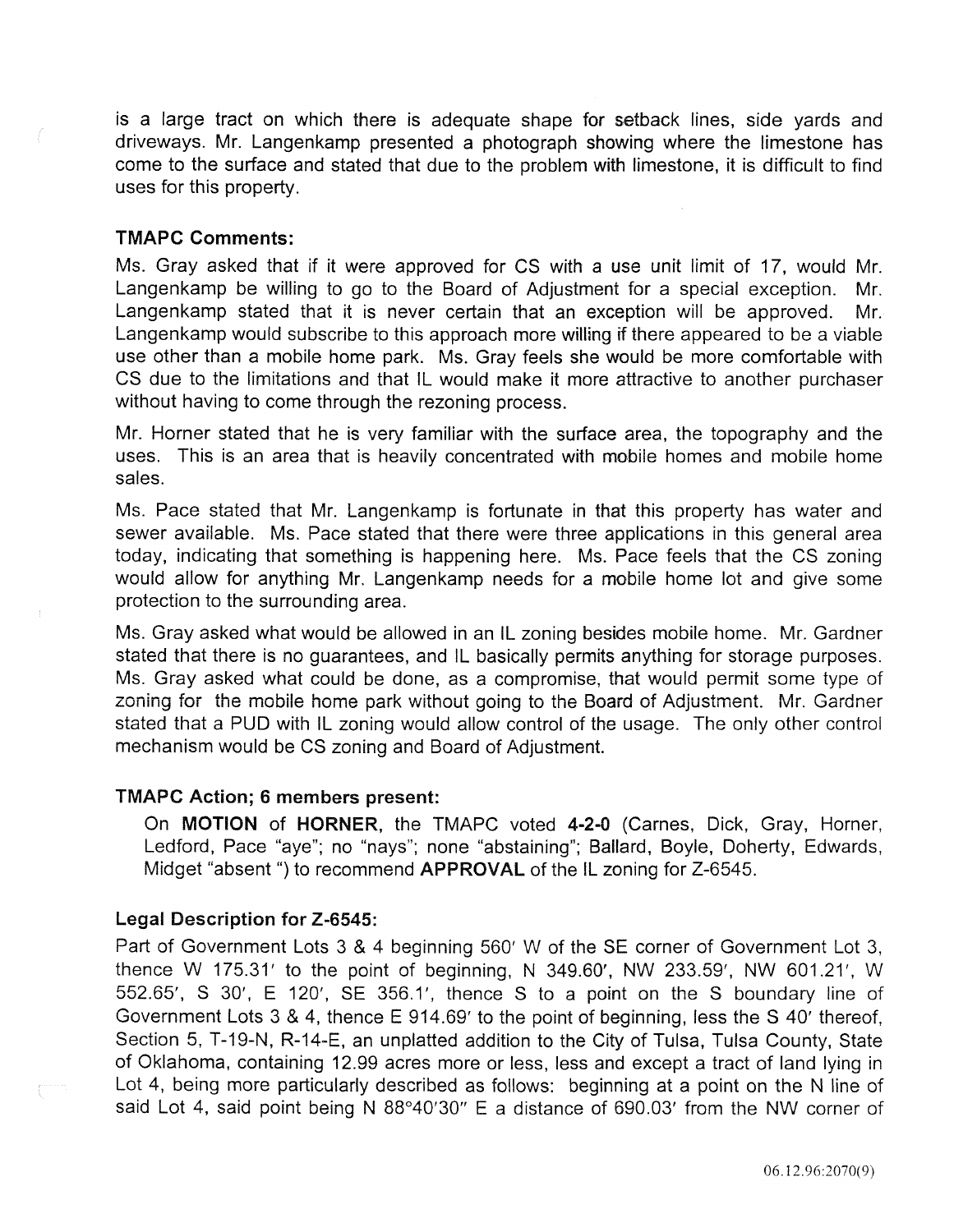Section 5 to the point of beginning; thence S  $01^{\circ}06'47''$  E a distance of 30' to a point on the N line of Spring Lake Addition, an Addition to the City of Tulsa, Tulsa County, State of Oklahoma; thence N 88°40'30" E along the N line of said Spring Lake Addition and the extension of said N line a distance of 552.65'; thence N 01°06'47" W a distance of 30' to a point on the N line of said Lot 4 of Section 5; thence S 88°40′30″ W along the N line of said Lot 4 of Section 5 a distance of 552.65' to the point of beginning, containing 0.38 acres more or less, and located .25 miles east of N. Garnett on N side of E. Admiral Place, Tulsa, Oklahoma.

\* \* \* \* \* \* \* \* \* \* \* \*

# OTHER BUSINESS:

PUD 541 - Mike Sikes (Site Plan for Day Care Center)

(PD-6)(CD-9)

Development Area A - 4240 South Peoria - Peoria Child Care

### Staff Recommendation:

The applicant is requesting site plan approval for the Peoria Child Care Center.

Staff has reviewed the request and finds that the plan as submitted conforms to the setback, height, landscaped area, parking and floor area restrictions of the PUD.

Therefore, Staff recommends APPROVAL.

Note: Site Plan approval does not constitute Sign Plan or Landscape Plan approval.

### TMAPC Action; 6 members present:

On MOTION of HORNER, the TMAPC voted 6-0-0 (Carnes, Dick, Gray, Horner, Ledford, Pace "aye"; no "nays"; none "abstaining"; Ballard, Boyle, Doherty, Edwards, Midget "absent ") to **APPROVE** the Site Plan for a Day Care Center in Development Area A of PUD 541 as recommended by Staff.

\* \* \* \* \* \* \* \* \* \* \* \*